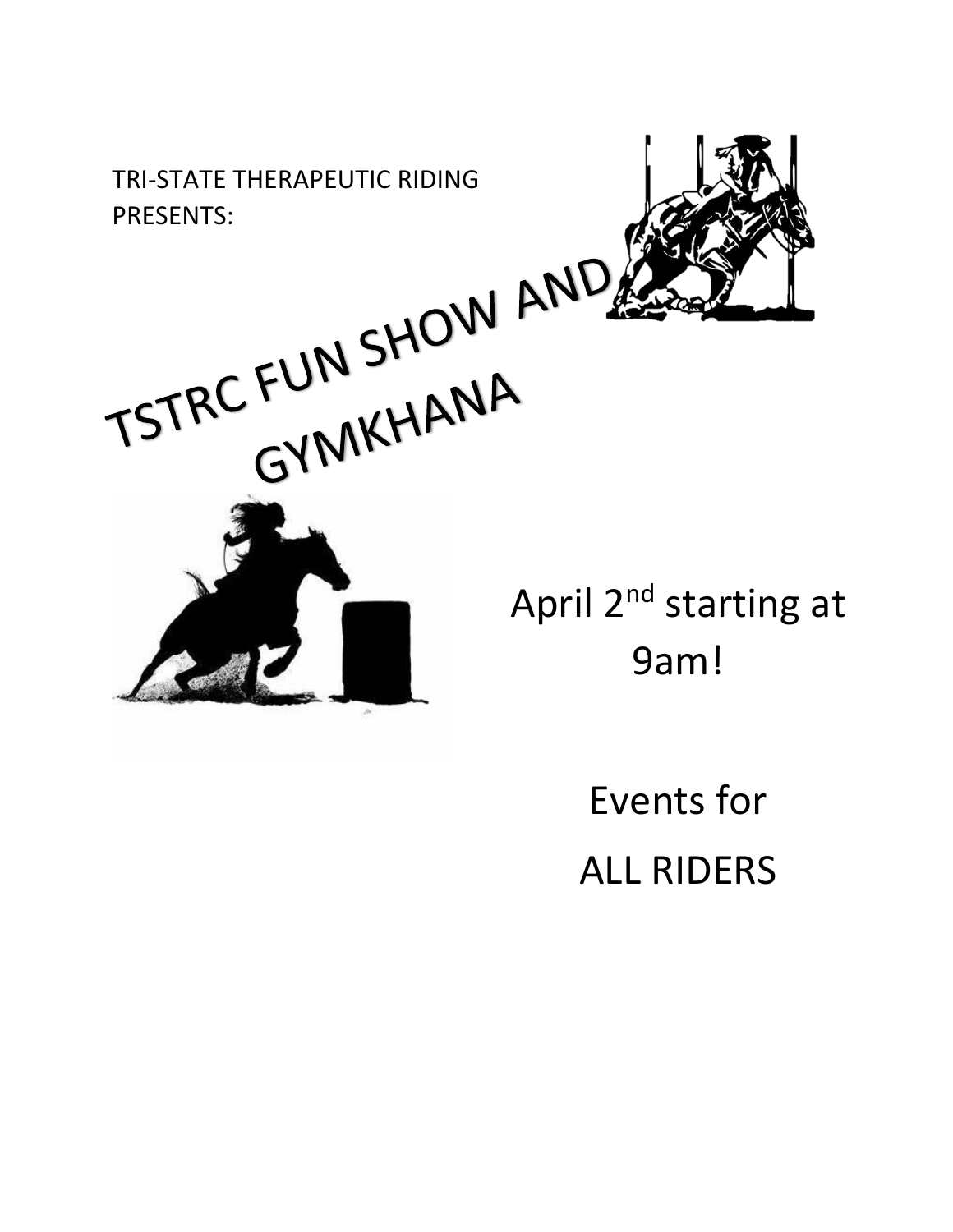# Show Information

Tri-State Therapeutic Riding Center strives to provide opportunities for riders of all ages and abilities. We are thrilled to offer the opportunity for our riders and other riders in our community to participate in a Gymkhana! This is meant to be a safe, fun and welcoming event so that riders can enjoy spending a day with friends and ponies while competing for some ribbons, trophies and bragging rights! Proceeds benefit riders and horses in our programs, so we appreciate the show of support! Please reach out with any questions.

We need to have an idea of how many riders and horses to anticipate, so please turn in entries no later than March 25<sup>th</sup>. THERE WILL BE NO FEES to add classes day of the show or for those who scratch prior to March 25<sup>th</sup>. Those who scratch after March 25<sup>th</sup> will receive a refund minus office fee. You may send entry via email to tristatetherapeuticriding@gmail.com , drop it off at the center (please make sure a staff member receives it) or text a photo to (423) 838-0869, however you will be asked to complete a paper copy prior to competing should you send via text.

Riders cannot participate until we have received liability forms, entry form and payment. RIDERS MUST WEAR A HELMET. PROTECTIVE HEADGEAR RULE: From the time horses are officially admitted to the competition grounds, anyone mounted on a horse at any time on the competition grounds including non-competing riders, riders on non-competing horses and those competing in classes and test must wear protective headgear as defined by this rule and otherwise in compliance with GR801. Any rider violating this rule at any time must be immediately prohibited from further riding until such headgear is properly in place. Protective headgear is defined as a riding helmet which meets or exceeds ASTM/SEI standards for equestrian use and carries the SEI tag. The harness must be secured and properly fitted.

Weather/Acts of God/Accidents or Emergency Policy: Management reserves the right to cancel any classes due to hazardous weather, acts of God, Accidents or Emergencies. Every effort will be made to reschedule.

Fees are due to Tri-State Therapeutic Riding Center. Checks may be made out to Tri-State Therapeutic Riding, you can paypal friends and family to tristatetherapeuticriding@gmail.com or pay cash.

Call Ashley at (423) 838-0869 with any questions.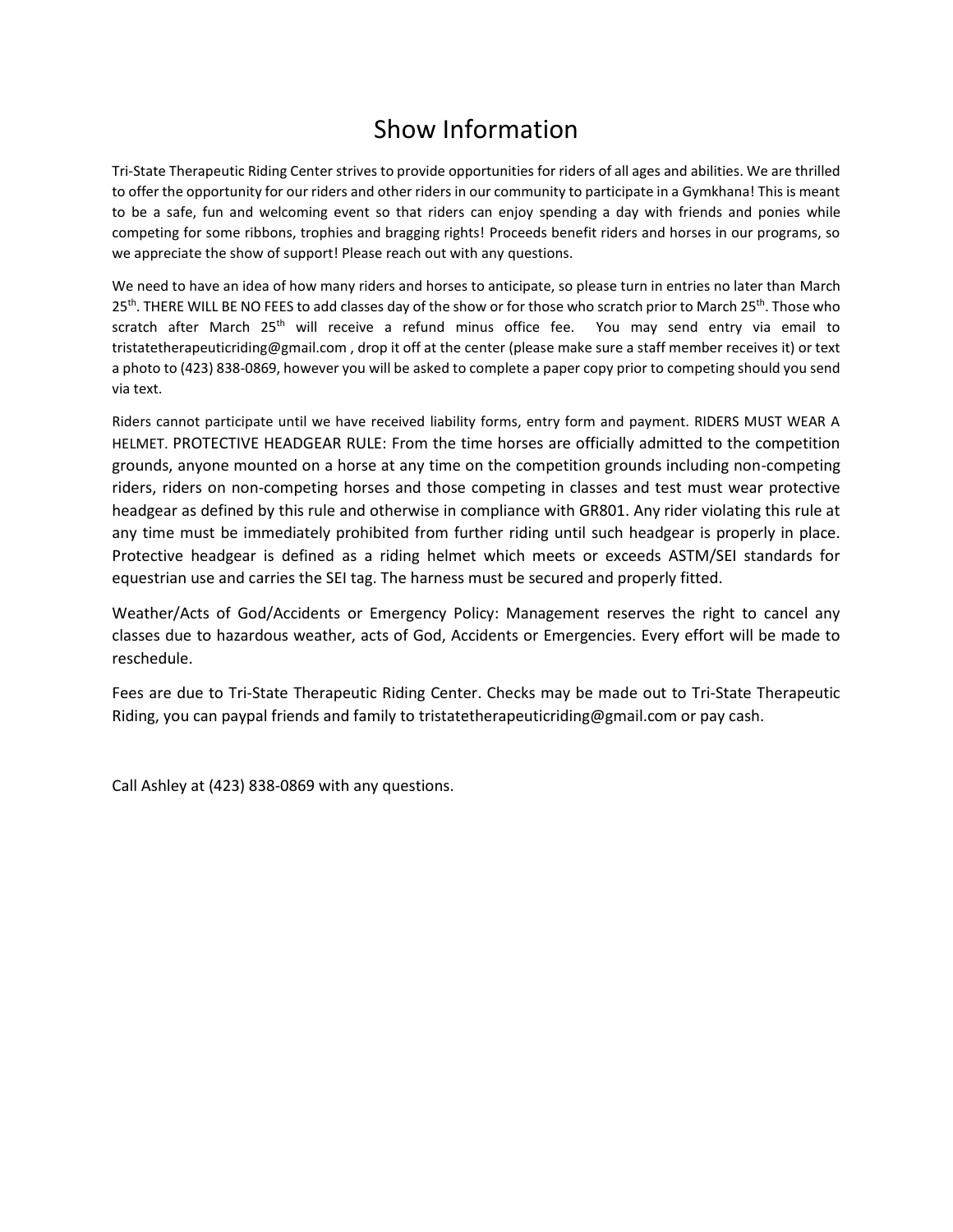# CLASS DESCRIPTIONS

All equitation and gymkhana classes can be shown English, Western or dressage in accordance with the rider's abilities, horse training and safety. Judged classes will be based on discipline ideals. ASTM approved helmets are REQUIRED by all riders regardless of age, ability, if they own their horse, etc. Riders cannot cross into other divisions. There will be a high point trophy for the highest pointing rider of the entire day in Beginner, Intermediate and Advanced Division. You do not need to compete in all of the classes of each division to qualify for this.

- 1. Intermediate/ Advanced Showmanship: Unmounted class. Class is judged on the handler's ability to present the horse to the judge. The horse is not judged in this class except as it pertains to its responses to the handler. Participant must be able to steer their horse, walk, trot, halt and back their horse.
- 2. Beginner Showmanship: Unmounted class. Class is judged on the handler's ability to present the horse to the judge. The horse is not judged in this class except as it pertains to its responses to the handler. Participant must be able to walk, steer and halt their horse. Assistance permitted.
- 3. Leadline: Rider is mounted and demonstrating their best equitation at the walk. Leaders and sidewalkers permitted.
- 4. Walk-only: Rider is mounted and demonstrating their best equitation at the walk. Riders may be asked to two-point, halt, reverse. Riders may perform English or Western. Spotters will be in the arena but riders will be off-lead.
- 5. Assisted W/T: Riders will be showing their equitation at walk and trot. Leaders, sidewalkers and/or spotters permitted. Riders need to be able to show a halt, walk and trot transition. Posting not required but encouraged!
- 6. Beginner W/T: Riders will be showing their equitation at walk and trot without assistance. Riders need to be able to show a halt, walk and trot transition and downward transitions. Generally riders in this level riding English will know how to post, but do not consistently know diagonals. Riders should be comfortable with riding in an arena with others and navigating traffic but reminders about spacing is allowed.
- 7. Intermediate W/T: Riders will be showing their equitation at walk and trot without assistance. Riders need to be able to show a halt, walk and trot transition and downward transitions. They may reverse at the trot, back-up, and two-point. Generally riders in this level riding English will know how to post and should consistently recognize their diagonals. All riders should be able to demonstrate a sitting trot. These riders have good awareness of traffic and how to pass.
- 8. Beginner WTC: Riders will show their equitation WTC. They must be able to walk, trot, halt, reverse, back, and canter. Riders will canter one at a time. Generally, these riders may still be working on recognizing leads and steering while at the canter, but they must have a decent enough seat and control to be safe cantering.
- 9. Intermediate WTC: Riders will show their equitation WTC. They must be able to walk, trot, halt, reverse, back, and canter. Riders will canter one at a time. Generally, these riders may still be working on recognizing leads and improving their posture, however they have a good understanding and ability with these concepts.
- 10. Advanced WTC: These riders can WTC, recognize leads, and perform simple changes if necessary. These riders are able to navigate traffic with multiple other riders cantering in the arena with them.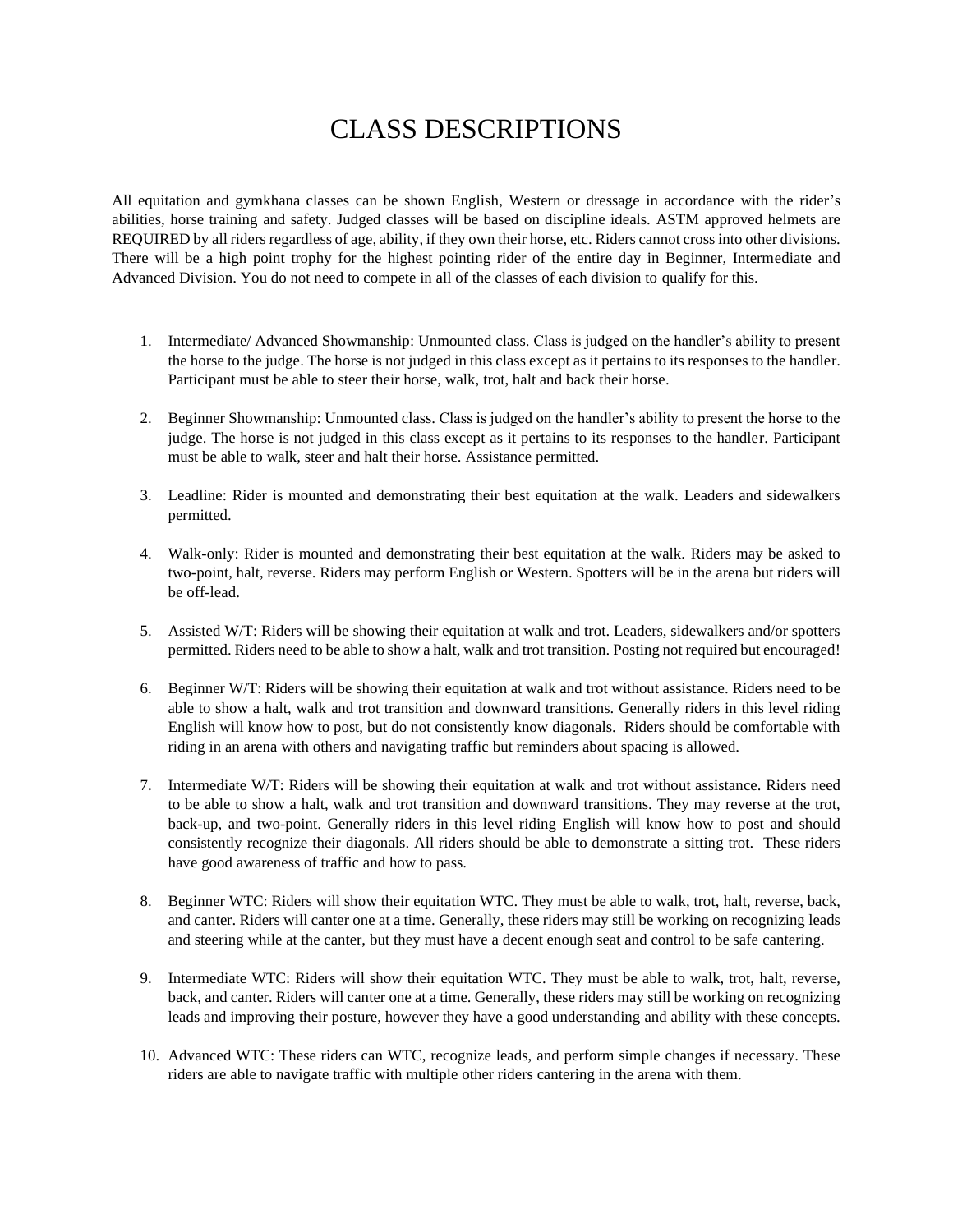- 11. Intermediate Bareback: These riders can perform upward and downward transitions walk and trot bareback without compromising their balance.
- 12. Advanced Bareback: These riders can perform upward and downward transitions walk, trot and canter bareback without compromising their balance.
- 13. Beginner Egg and Spoon Race: Riders will be asked to walk and halt with an egg on a spoon. Last one to have the egg still balanced on their spoon WINS.
- 14. Intermediate Egg and Spoon Race: Riders will be asked to walk, trot, halt, reverse and two-point with an egg on a spoon. Last one to have the egg still balanced on their spoon WINS.
- 15. Advanced Egg and Spoon Race: Riders will be asked to walk, trot, canter, halt, reverse and two-point with an egg on a spoon. Last one to have the egg still balanced on their spoon WINS.
- 16. Mystery Class: sign up and see what you are asked to do. It may be on or off horse, but it will be appropriate for all levels and abilities. What will the mystery game be?! That's a surprise!



- 17. Beginner/Intermediate Hurry Scurry: Riders can walk or trot 3 groundpoles to win this timed competition. Assistance allowed (leaders/sidewalkers/spotters).
- 18. Advanced Hurry Scurry: Riders can trot or canter 12"-18" crossrails to win this timed competition.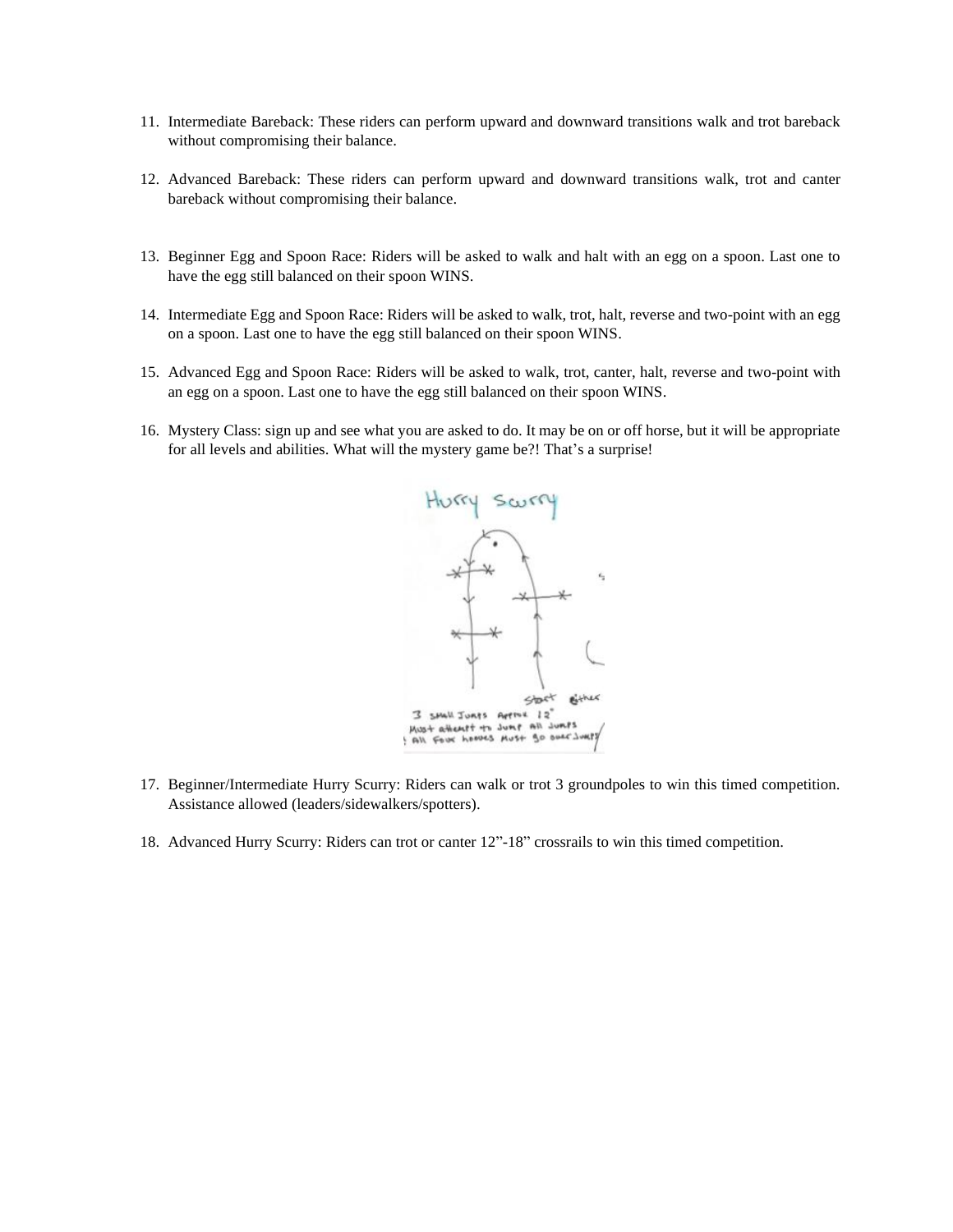

- 19. Beginner Speed Ball: Walk/trot down to the bucket, drop in a ball and race back. If the ball bounces out or you miss, you must dismount and put the ball in the bucket. Your time finishes as soon as you and your horse are over the finish line. Assistance (Leaders, spotters, sidewalkers) allowed.
- 20. Intermediate Speed Ball: Trot, maybe a step or two of canter down to the bucket, drop in a ball and race back. If the ball bounces out or you miss, you must dismount and put the ball in the bucket. Your time finishes as soon as you and your horse are over the finish line.
- 21. Advanced Speed Ball: Canter down to the bucket, drop in a ball and race back. If the ball bounces out or you miss, you must dismount and put the ball in the bucket. Your time finishes as soon as you and your horse are over the finish line.



- 22. Beginner Keyhole: Walk/trot down to the circle, turn without stepping outside of it and race back. Time penalties for stepping outside of the circle. Assistance (Leaders, spotters, sidewalkers) allowed.
- 23. Intermediate Keyhole: Trot, maybe a step of canter down to the circle, turn without stepping outside of it and race back. Time penalties for stepping outside of the circle.
- 24. Advanced Keyhole: Canter down to the circle, turn without stepping outside of it and race back. Time penalties for stepping outside of the circle.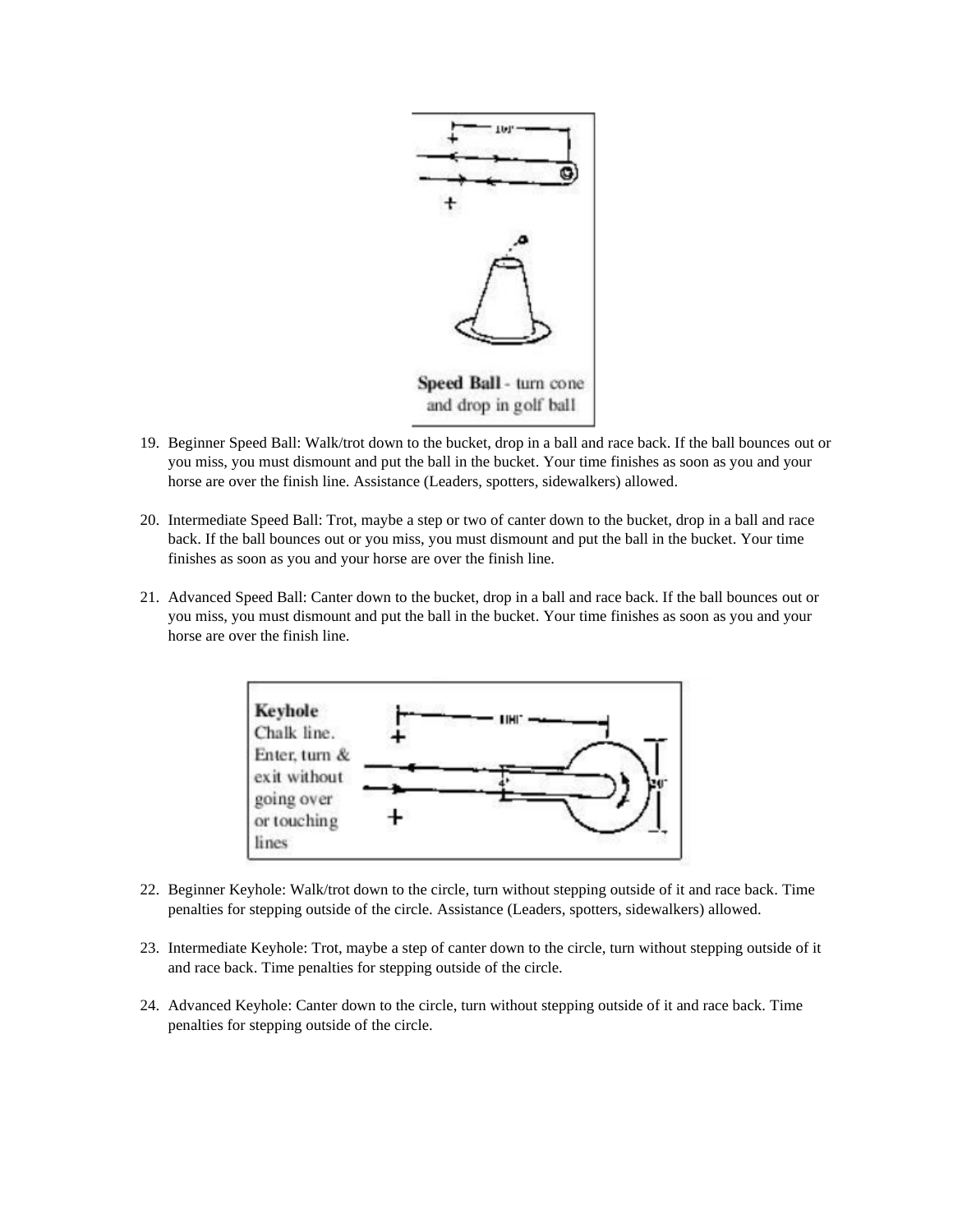

- 25. Beginner Pole Bending: Walk/Trot using poles 1 pattern.
- 26. Intermediate Pole Bending: trot using poles 1 pattern
- 27. Advanced: Canter poles 2 pattern



- 28. Beginner Big T: Walk/Trot Assistance allowed
- 29. Intermediate Big T: Walk/Trot No assistance
- 30. Advanced Big T: Canter



- 31. Beginner Barrels: Walk/Trot Assistance allowed can start left or right
- 32. Intermediate Barrels: Walk/Trot No assistance can start left or right
- 33. Advanced Barrels: Canter can start left or right
- 34. Jackpot barrels: Fastest time gets a payout! Winner gets 75% of the class entry fees. For example: If 10 people sign up paying \$10 to enter, the winner of this class will get \$75!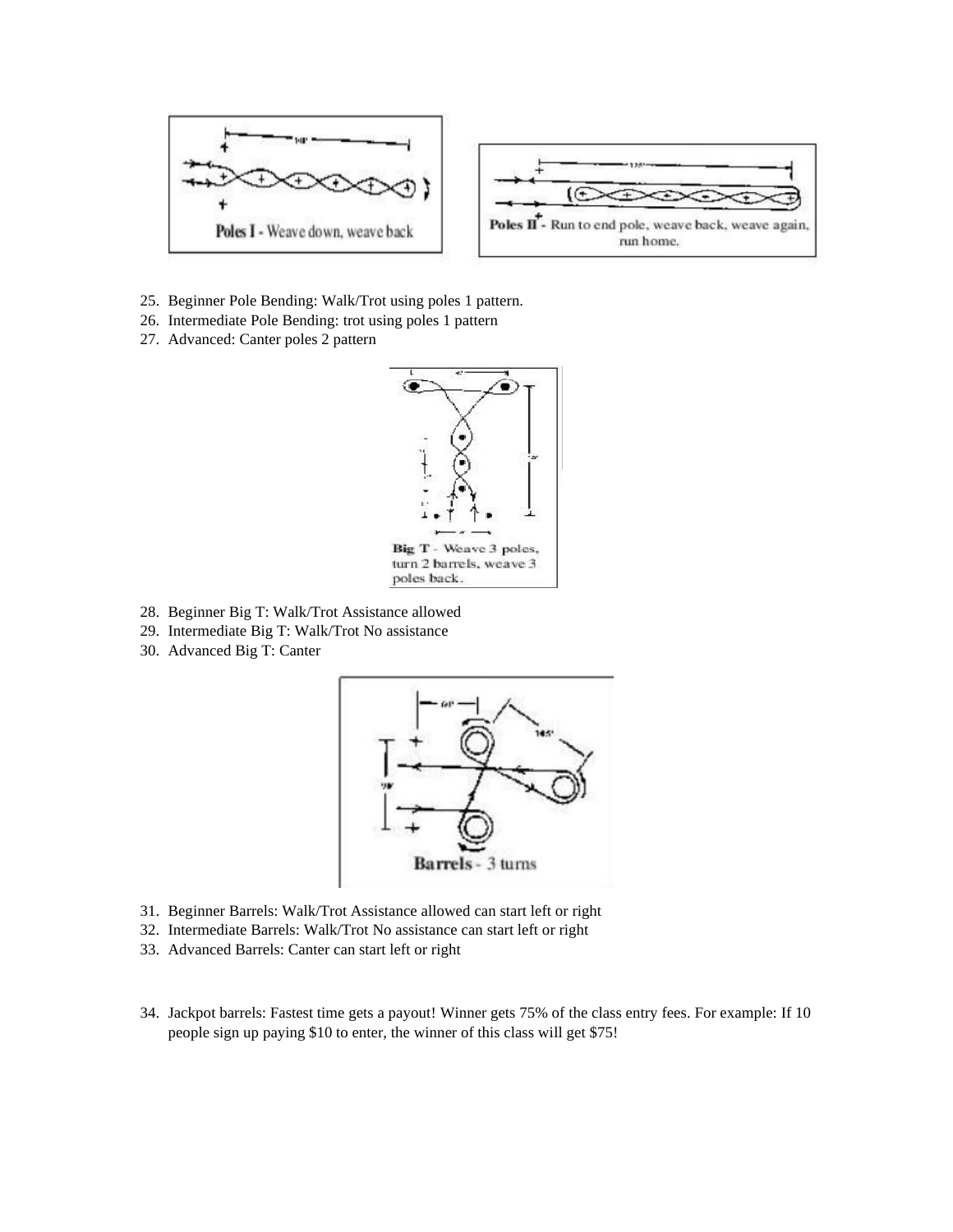### **Liability Release**

To be completed by the adult participant, participant's parent, or participant's legal representative.

| This release of liability is made and entered into on this date, ________                                   | bv                            |
|-------------------------------------------------------------------------------------------------------------|-------------------------------|
| and between Tri-State Therapeutic Riding Center, hereinafter known as TSTRC, and participant (print         |                               |
| name),                                                                                                      | hereinafter known as          |
| participant, and (if a minor or incompetent adult) participant's parent, legal guardian, or legal           |                               |
| representative (print name)                                                                                 | . In return for participation |
| in TSTRC's therapeutic horseback riding activities, specifically their horse show. The participant, his/her |                               |
| heirs, assigns, and legal representatives hereby expressly agree to the following:                          |                               |

- 1. Participant agrees to assume any and all risks involved in or arising from participant's participation or presence upon the property and facilities, including, without limitation, but not limited to the risks of death, bodily injury, property damage, falls, kicks, bites, collisions with vehicles, horses, or stationary objects, fire or explosion, the unavailability of emergency medical care, or the negligence or deliberate act of another person.
- 2. Participant agrees to hold TSTRC and all of its successors, assigns, subsidiaries, franchisee, affiliates, officers, directors, employees, agents, and boarders completely harmless and not liable and release them from all liability whatsoever and agrees not to sue them on account of or in connection with any claims, causes of action, injuries, damages, costs or expenses arising out of participant's participation and/or presence upon TSTRC's property and facilities, including without limitation, those based on death, bodily injury, property damage, including consequential damages, except if the damages are caused by the direct willful and wanton negligence of TSTRC.
- 3. Participant agrees to waive the protection afforded by any statue or law in any jurisdiction whose purpose, substance and/or effect is to provide that a general release shall not extend to claims, material, or otherwise, which the person giving the release does not know or suspect to exist at the time of executing the release.
- 4. Participant agrees to indemnify and defend TSTRC against, and hold it harmless from, any and all claims, causes of action, damages, judgments, costs, or expenses, including attorney's fees, which in any way arise from participant's participation and/or presence upon TSTRC's property or facilities.
- 5. This contract is non-assignable and non-transferable and is made and entered into the State of Tennessee and shall be enforced and interpreted under the laws of this state. Should there be any clause in conflict with State Law, then that clause is null and void. When TSTRC and participant or participant's parent, legal guardian, or adult caregiver signs this contract, it will then be binding on both parties, subject to the above terms and conditions.

| Participant/ Rider Signature:          | Date: |
|----------------------------------------|-------|
| Parent Signature (if under 18):        | Date: |
| <b>TSTRC Representative Signature:</b> | Date: |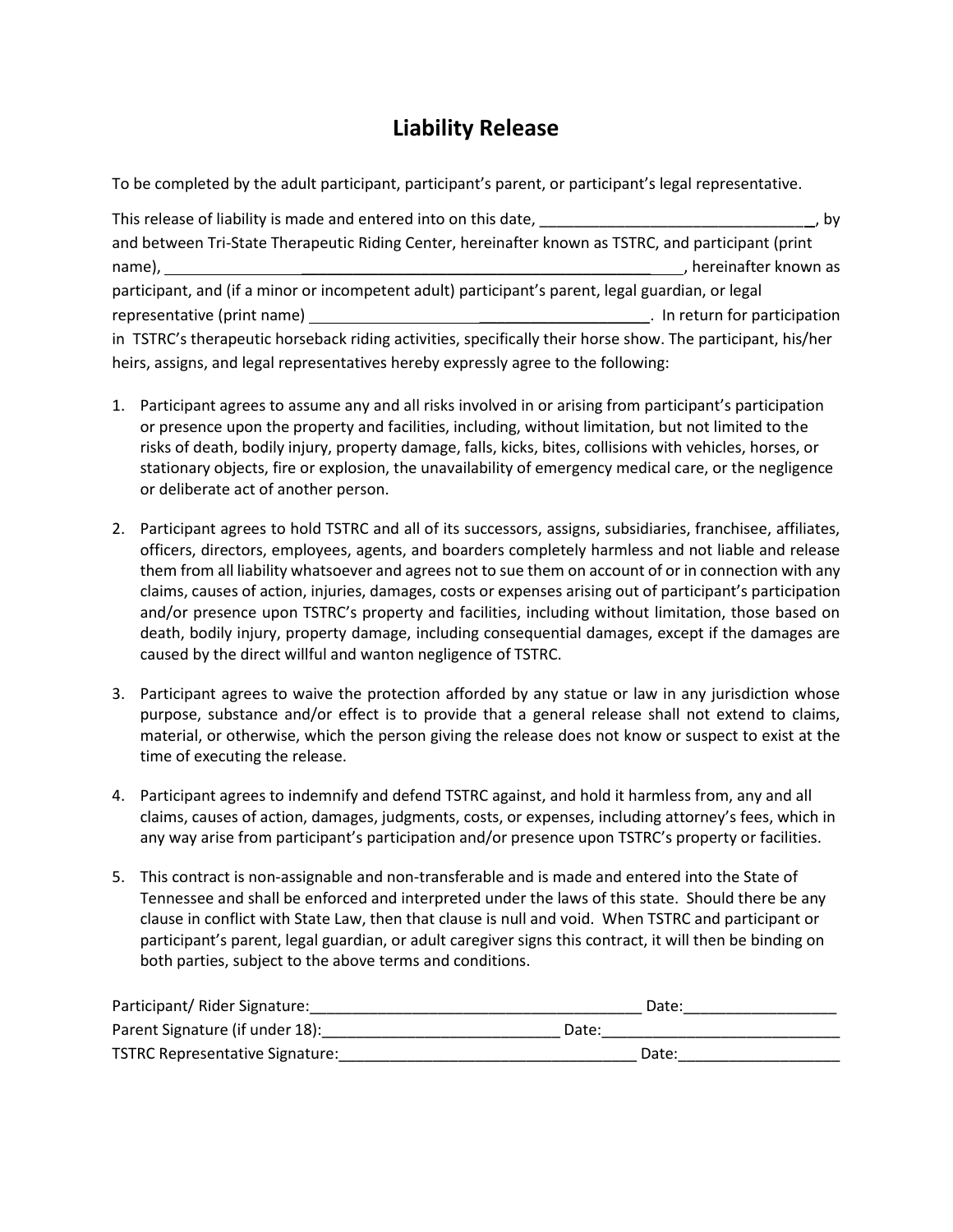#### **PHOTOGRAPHY CONSENT/NON-CONSENT**

Tri-State Therapeutic Riding Center (TSTRC) often takes still pictures and/or videos of students, clients, volunteers and instructors. This is done for several reasons. Rider progress and acquisition of skills provide instructors and clients with necessary information and positive feedback. Photos/videos are also used in brochures, presentations, posters, and on our website for publicity. They are also occasionally provided to students for keepsakes.

Please check one of the boxes below to indicate your preference for photograph/video of you/your child for the aforementioned purposes.

**Consent:** 

֡֬

Yes, I consent No, I do not consent

| Rider/Participant Signature:    | Date  |
|---------------------------------|-------|
| Parent Signature (if under 18): | Date: |

WARNING: Under Tennessee Law, an equine professional is not liable for an injury to or the death of a participant in equine activities resulting from the inherent risks of equine activities, pursuant to Tennessee Code Annotated, title 44, chapter 20.